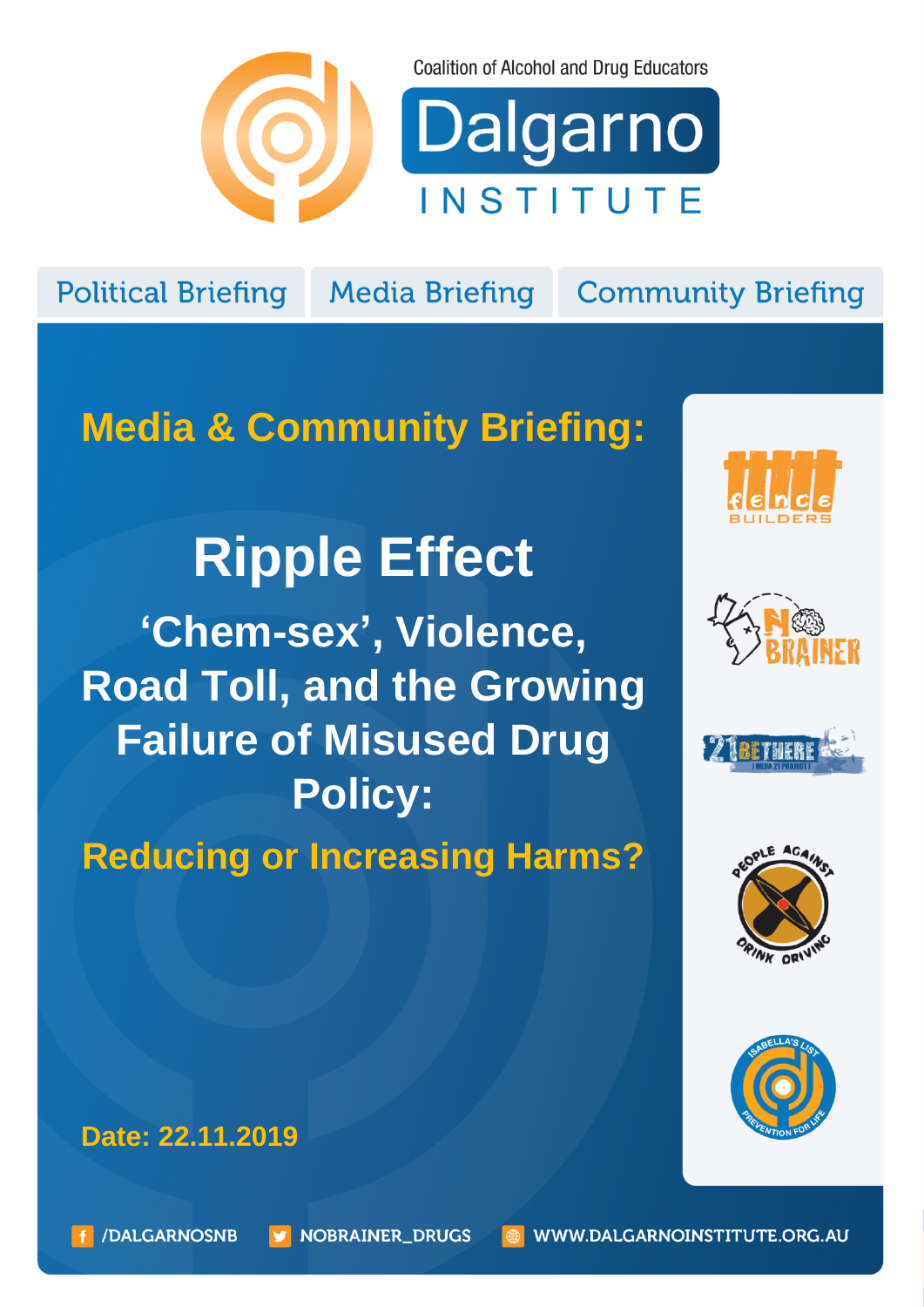#### **Is our addiction crisis fuelling the all-time high in reported STD cases?**

*The CDC, in a recent report, is now sounding the alarm over astonishingly large increases in the prevalence of STDs.* 

- *Cases have now increased for the fifth straight year and reached another all-time high. One contributing factor is substance use and substance use disorders (SUDs), which are linked to unprotected sex, sex with multiple partners, and other behaviors increasing the risk of STDs.*
- *As the CDC predicted, needle use and substance-seeking sex have had major impacts on STD rates: a 2016 report spotlighted 220 counties at elevated risk of HIV from high levels of intravenous drug use. Drinking and use of other substances, which can alter judgment and risk calculations, are also associated with increased chances of contracting STDs. [Is our](https://www.addictionpolicy.org/blog/tag/research-you-can-use/stds-and-substance-use)  [addiction crisis fueling](https://www.addictionpolicy.org/blog/tag/research-you-can-use/stds-and-substance-use) [the all-time high in reported STD cases?](https://www.addictionpolicy.org/blog/tag/research-you-can-use/stds-and-substance-use) 1*

**Dalgarno Institute Comment:** It is vitally important to look closely at this phenomenon and interrogate the data/information with a logic that has been so ruthlessly excised from the drug policy arena. Instead or simply using the mis-applied interpretation of 'Harm Reduction' *only* lens, look at it though the most important pillar of the National Drug Strategy, the **Demand Reduction** lens.

The *only* way to *stop* this growing costly (and quite frankly disturbing) problem, is to *stop* using these psychotropic drugs. However, that very clear solution is no longer permitted on the pro-drug activist-controlled policy space.

#### **Tobacco & Alcohol Policy and Cognitive Dissonance**

If you smoke (at least in the Australian context) you're a 'social leper', but if you use illicit drugs at will, you are to be given a free pass on any such challenges, well so now goes the emerging 'anti-stigma' narrative.

Let's pause and consider some salient facts; when was the last time a cigarette gave you herpes, syphilis or HIV/AIDS? When did tobacco facilitate a sex-slave orgy or oversee the barbaric trafficking of women and children for sex or any other vulgar abuse? When did nicotine create carnage on our roads or facilitate a spate of family violence events? All of which illicit drugs do, ad nauseum, but their heinous outcomes are swept under the carpet by the pro-legalise drugs demographic.

Yet to call this out in the public space is to attract the ire of these drug-using, self and community harming individuals and collectives. These permitters and promotors are now the new drug pushers and policy interpreters of our culture.

But what harms are surfacing, even with the suppression by 'enlightened progressive' agendas?

*"'Chemsex' made it necessary for us to completely change our approach and our perception of new audience because all of a sudden we could no longer be satisfied with 'risk reduction' as we did previously; saying 'so okay, here is a sterile syringe, it will be enough to protect you, because it is no longer true. Or here is a condom, and let's move onto the next guy.' It was very interesting to work on both aspects at once – systematically in parallel and never disassociating them" 2*

## **DALGARNO INSTITUTE**

**Political Briefing Media Briefing Community Briefing** 











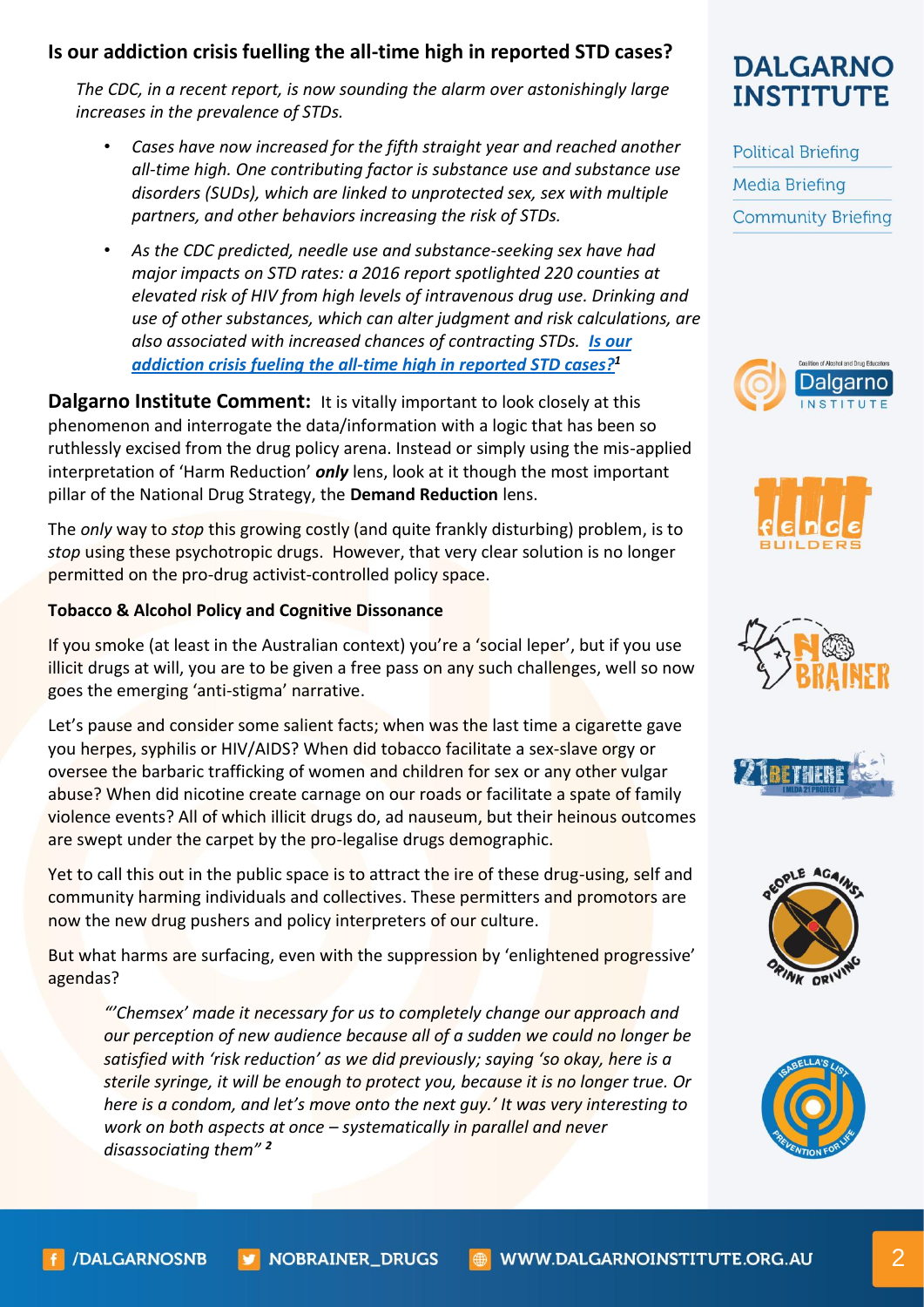*Sexual health and HIV consultant Dr Andrady, the clinical lead for Betsi Cadwaladr University Health Board's ['Sextember' campaign](http://www.wales.nhs.uk/sitesplus/861/news/49215/local), said people were not aware of the risks of having unprotected sex whilst under the influence of drugs and alcohol.*

*"We have definitely seen a rise in people coming into the clinic after having sex whilst under the influence of drugs and alcohol, and they regret what they have done," he said. "… people forget about protection when they are under the influence of drugs and alcohol." <sup>3</sup>*

*"People have come forward with issues around injuries that they've sustained while they've been partying, or even people that have been engaged with porn and methamphetamine for several days can get injuries related to overstimulation of the genitals … and wounds that can be quite distressing for people…in the emergency department see people that may have only ever used methamphetamine once and they have a reaction like a stroke or a seizure from a high dose … or there's just a particular reaction with their body,"* Dr Ezard <sup>4</sup>

However, it is also the other arenas of harms through road trauma and family violence, that are perpetrated due to the best-practice *denying* choice to use psychotropic toxins, that is getting more and more a free pass within the everincreasing pro-drug lobby controlled public discourse.

*"Your deteriorating mental health had much to do with your history of drug use and in particular your cannabis habit. This is another example of the danger of cannabis use and its ability to induce psychotic behaviour in young men."*

Mr Justice Haddon-Cave: Wor[ksop man Kamil Dantes jailed for parents' stab](https://www.bbc.co.uk/news/uk-england-nottinghamshire-33605877)  [killings](https://www.bbc.co.uk/news/uk-england-nottinghamshire-33605877)

*"I do not subscribe to the notion that this is a harmless recreational drug. In your case, I think that it may well have contributed to your being unable to make the distinction between fantasy and reality which is essential for normal moral judgements."*

Judge Lord Nimmo Smith: [Jodi's killer to serve at least 20 years in jail](https://www.theguardian.com/uk/2005/feb/12/ukcrime.kirstyscott)

The following cognitive dissonant and breath-takingly bewildering remark from *law enforcement,* about a clearly illegal and dangerous act, reveals further the leverage new careless and permissive drug narratives (not prohibition ones) are having on facilitating the increasing of irresponsibility and carelessness.

*"You're more likely to have drugs in your system than alcohol now, sadly, if you're involved as a driver in a fatal collision. I don't want to form either a moral or legal view of whether or not you should take drugs, but as the assistant Commissioner for road policing, what I need you to do is not go near your car if you take drugs. You're just magnifying the opportunities for you to do something terrible to yourself or to some other innocent person."*

Road Safety Assistant Commissioner Stephen Leane<sup>5</sup>

Even the acknowledgement that alcohol involvement in such horrors is decreasing, due to greater *prohibition* messages, escapes this 'law enforcement' leader in our community – such is the sway of the propaganda war against effective uptake denying messaging.

### **DALGARNO INSTITUTE**

**Political Briefing Media Briefing Community Briefing**